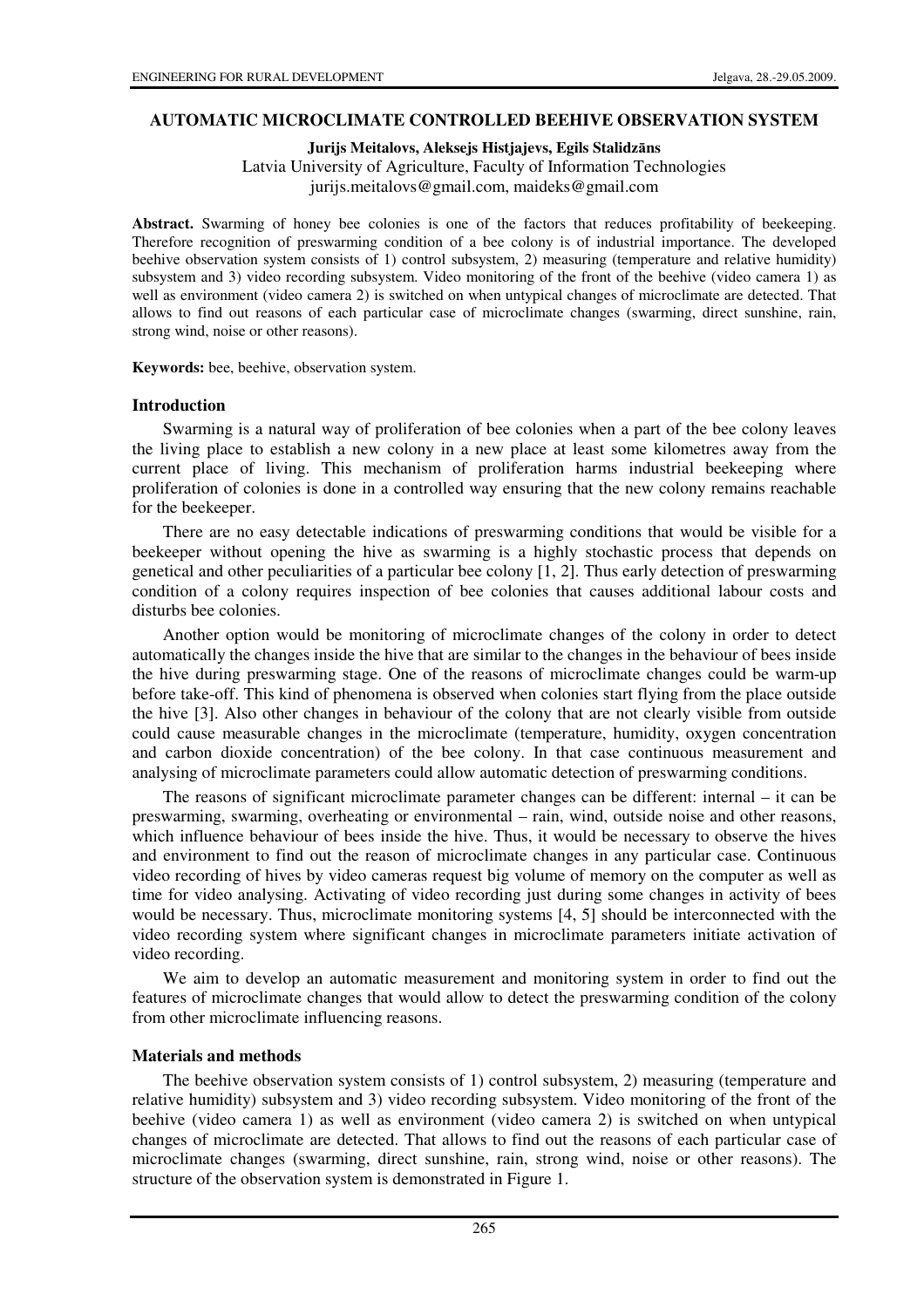The system currently is installed to monitor two bee hives with colonies. It can be extended to a bigger number of observed hives increasing the number of sensors or reducing the number of sensors per hive.



Fig. 1. **Overall structure of the system** 

# **1. Control subsystem**

The control subsystem consists of a computer and software.

The computer receives data from the measuring subsystem to store it in memory and analyse it. Accordingly to the analysis of microclimate data performed by software the video recording subsystem can be activated by the computer. Measurements as well as video capture files are stored in the computer on the hard drive.

The software that is developed for the monitoring system consists of two parts: 1) data management and 2) video recording control.

The data management software reads the data from sensors using HyperTerminal communication type between the computer and communication device (interface between sensors and the computer), which is connected to the computer through COM port. Frequency of data capturing can be set in the program. When software has read the data it prints them on the screen and saves in MS Access database. The current data are graphically presented on the screen. Also it allows seeing the previous data on the graphic and exporting it into MS Excel file.

 The software was created by using MS Visual Studio 2005, C# programming language. Connections to the database were managed by help of ADO.NET technology [6].

In the main window of the program data of the current assignment are included; switch on and off video cameras and monitoring of the current data. By picking the needed sensors from the list, software allows to watch how the data were changing from the beginning of the experiment till the last reading (Fig. 2).

Microclimate measurements can be exported in the MS Excel file. By choosing the sensors from the list it is possible to monitor which data were saved and export them. After that in the MS Excel it is possible to create graphics and to work with them. It eases the use of the obtained data for analysis.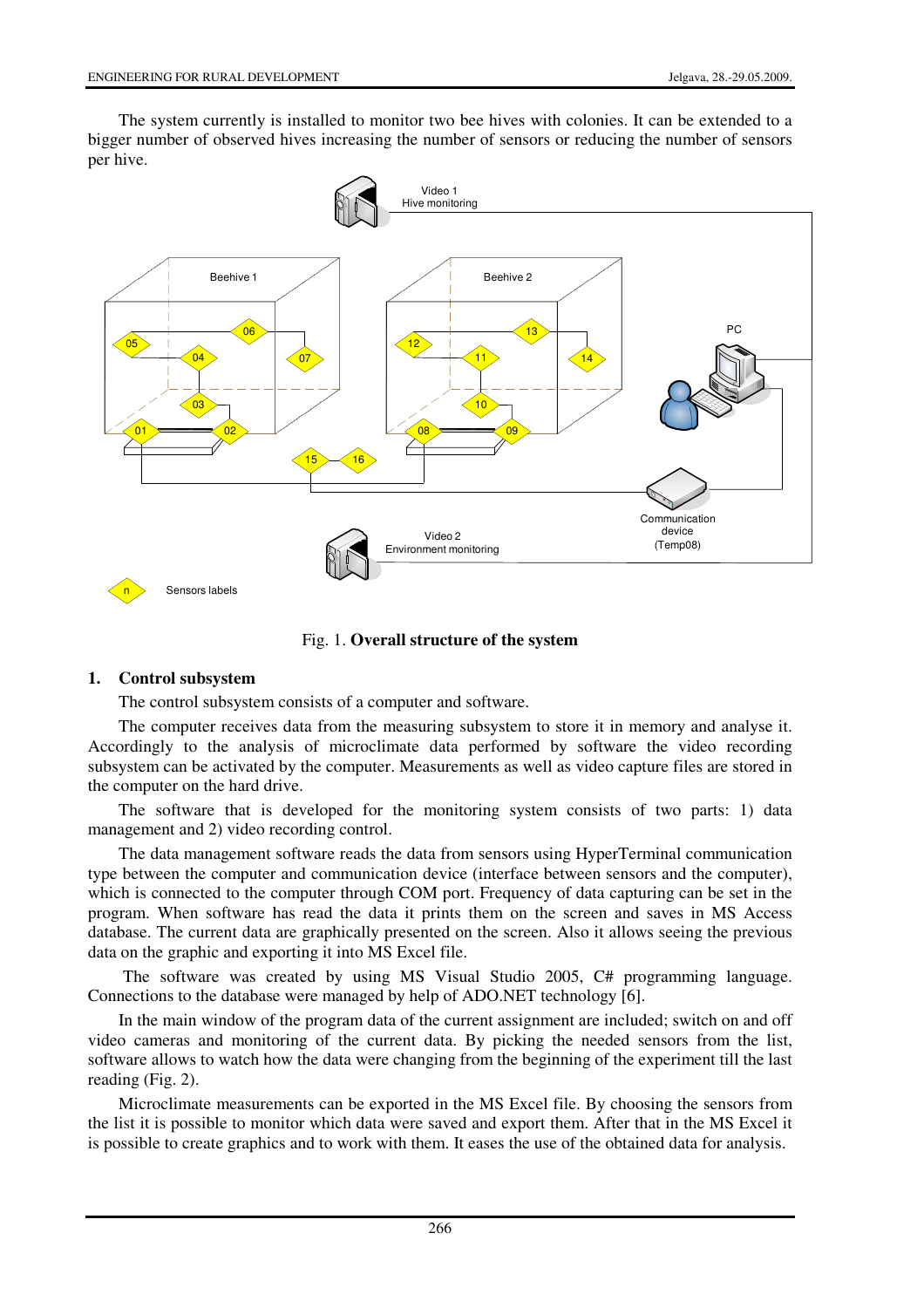

Fig. 2. **Screenshots of the program, functions of fields:** 1 – list of all the sensors that exist in the system; 2 – graphical visualization of the chosen sensors

Also the system allows real time monitoring of temperature and humidity changes in the hive. Every sensor is placed in the right position on graphic and shows what temperature and humidity in the current moment is at that place and how these parameters changed (Fig. 3).





The video recording control program receives the data and analyses them – if the values are out of borders for a period of time, the system switches on video cameras for some time, so that later it could be analysed why the system turned on – was it because of the bees preparing for swarming or was it some outside factors. The system has different parameters and based on them the system analyzes the data for one sensor when the system should switch on cameras (Fig. 4).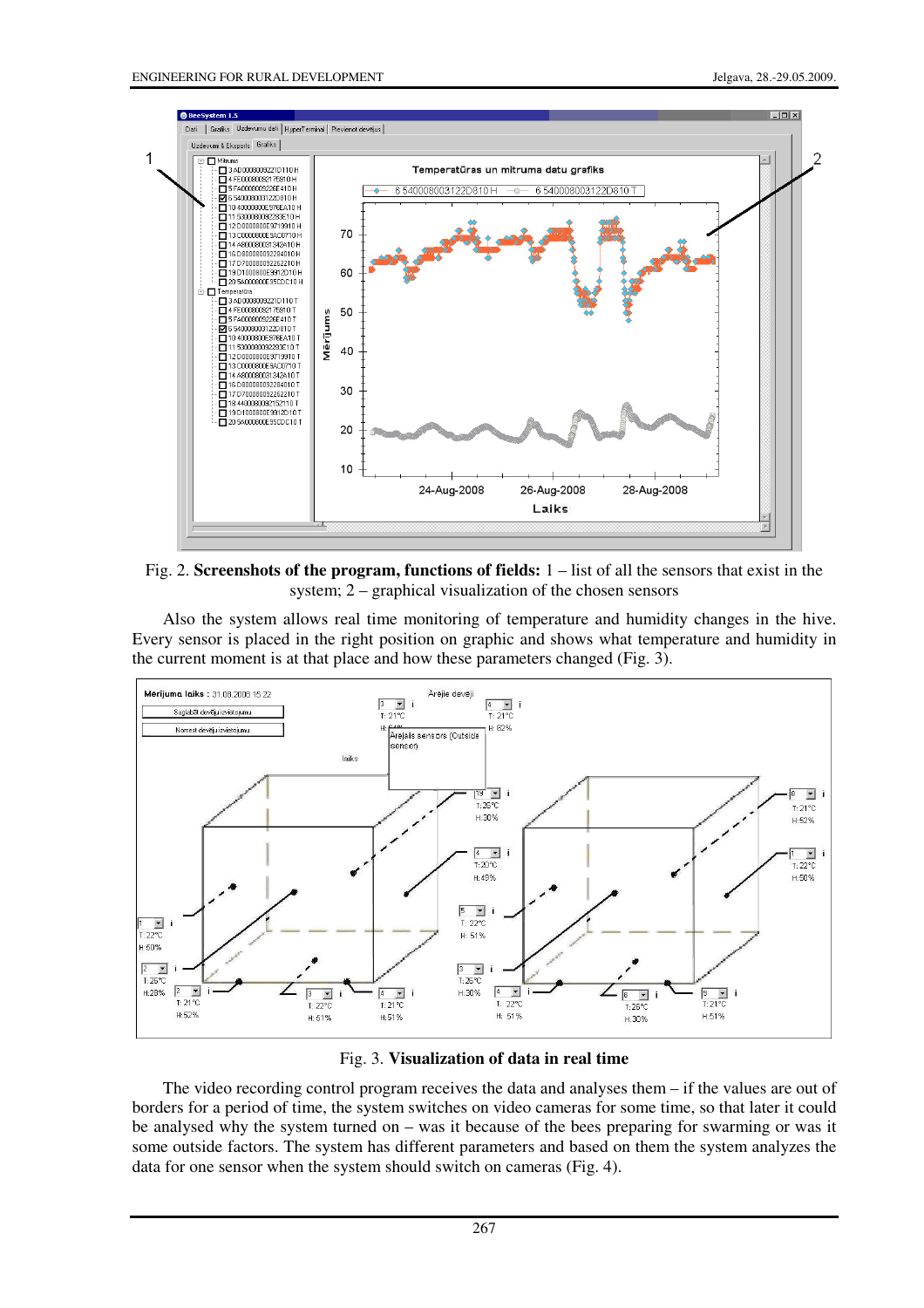

Fig. 4. **Video controlling system, functions of fields:** 1 – data readings; 2 – readings differentiation; 3 – graphical visualization of readings; 4 – parameters, 5 – readings criteria parameters; 6 – data changes values

The system traces temperature and humidity changes, change speed and time of these changes and based on these criteria decides the possible state of bees in the hive. For example, if the speed changes too fast or the change of the values is too big – lowers or drops, that means that something might affect the bees – an inside or outside factor. Afterwards video monitoring allows to determine what exactly happened. Also a possibility exists of creating different variants of those readings for sensors placed in different parts of the hive. That allows configuring the system for a concrete sensor, based on which normal parameters should be, for how much temperature can be changed and for how long these changes can last.

The system can trace the possible fault automatically, without the operator to be always near the computer. If for some reason the data are not getting read anymore, the system can turn on the sound signal to alarm about it, also it can send e-mail to the user or users that the system has some errors. That helps to eliminate errors and faults in the system and maintain continuous data reading.

All the data are saved in the database, also a list of all assignments, sensors and other classificatory which help to work with the system.

#### **2. Measuring subsystem**

Seven sensors of temperature and humidity are placed in each of two hives (middle of each wall, top and floor of the hive and entrance). Two additional sensors are placed under the hive to monitor the outside temperature and humidity being protected from direct sun or rain influence. Two sensors are used to have reliable data about ambient temperature and humidity. All sensors are combined in one net and are connected to commutative device, which sends data to the computer. The data from sensors are saved in the database on the hardware of the computer.

MD3020 microcircuit [7] with HIH3610 humidity sensor [8] and DS18S20 temperature sensor is used for temperature and relative humidity measurement inside and outside of the hive.

Sensor DS18S20 has digital output. HIH3610 has analogue output that is converted into digital by MD3020 microcircuit. Digital signals reading is done by Temp08 or Log08 devices [9] that are connected to the computer through COM port.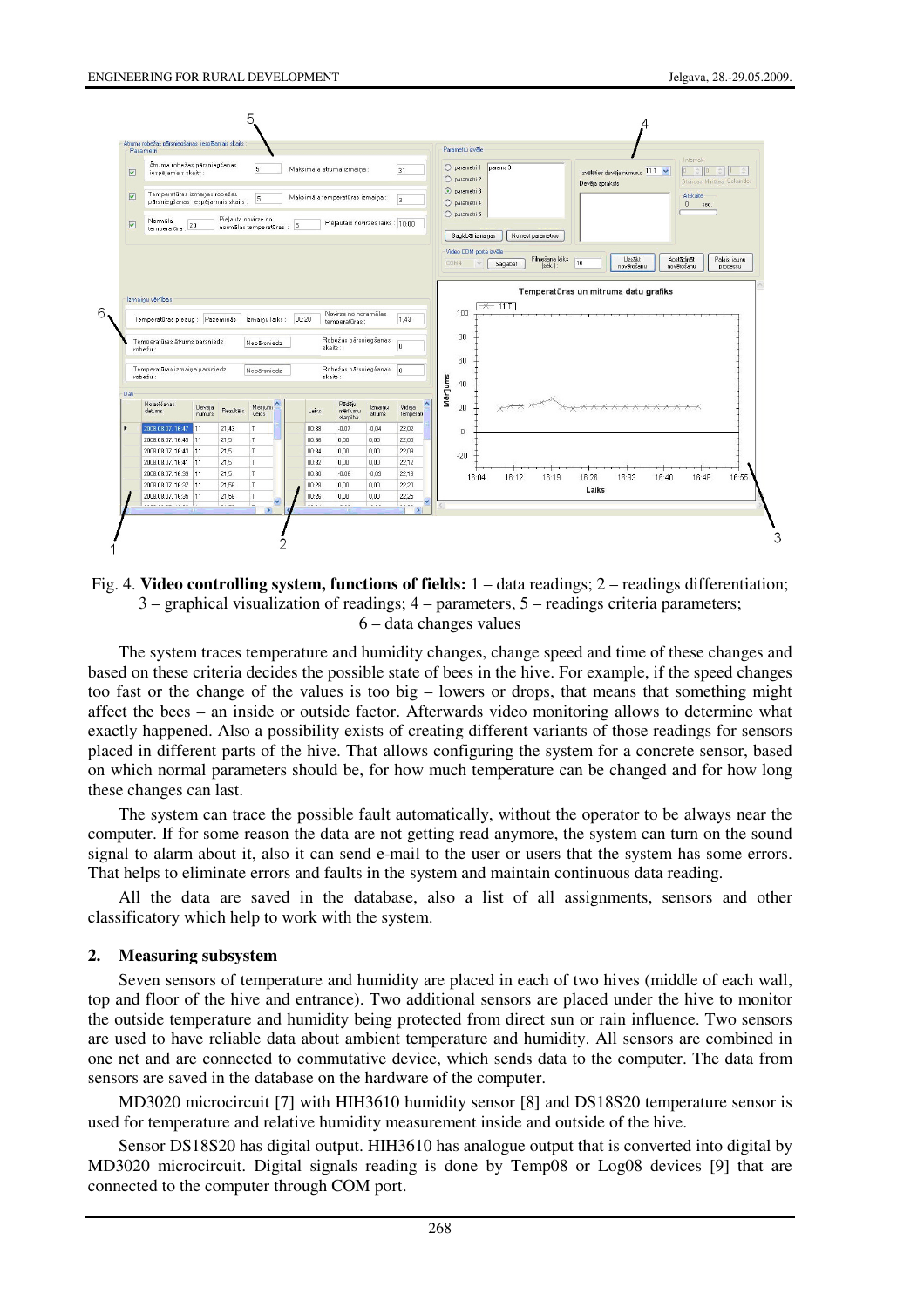## **3. Video recording subsystem**

For video monitoring Sony's B1700 cameras are used. The cameras are connected to the video adapter located in the computer. One camera is focused to the entrances of hives to be able to register swarming that can be recognized as intensive flying of bees around the hive mostly leaving it.

Another camera is oriented to detect the view and sounds of environment that surrounds the observed hives to detect environmental influence on the colonies located in the hives.

## **Results and discussion**

The developed system was tested in a field experiment in August-October, 2008 in Jelgava, Latvia with two colonies of *apis mellifera* honey bees. The data about changes of temperature and humidity in the hive and under the hive were captured. The data of some sensors about dynamics of temperature (Fig. 5) and relative humidity (Fig. 6) of August 22, 2008 indicate that extremes both of temperature and relative humidity are registered by the ambient air sensor and the sensor in the bee nest (between frames in the middle of the nest, 5 cm from the top of the frame).



Fig. 5. **Temperature measurements of August 22, 2008:** ambient temperature under the hive (13T), side wall inside the hive (17T), in the bee nest (10T)

Ambient temperature changes during the day within a range of 9  $\degree$ C (14-23  $\degree$ C) and is relatively unstable. The bee nest temperature is higher and is very stable within a range of 2 ˚C (27-29 ˚C).The temperature on the wall changes within 5  $\degree$ C (19-24  $\degree$ C) being quite stable. Twice the wall temperature equals to the ambient temperature when ambient temperature has relatively high peaks. There is no strong instant influence of ambient temperature to both sensors inside the hive.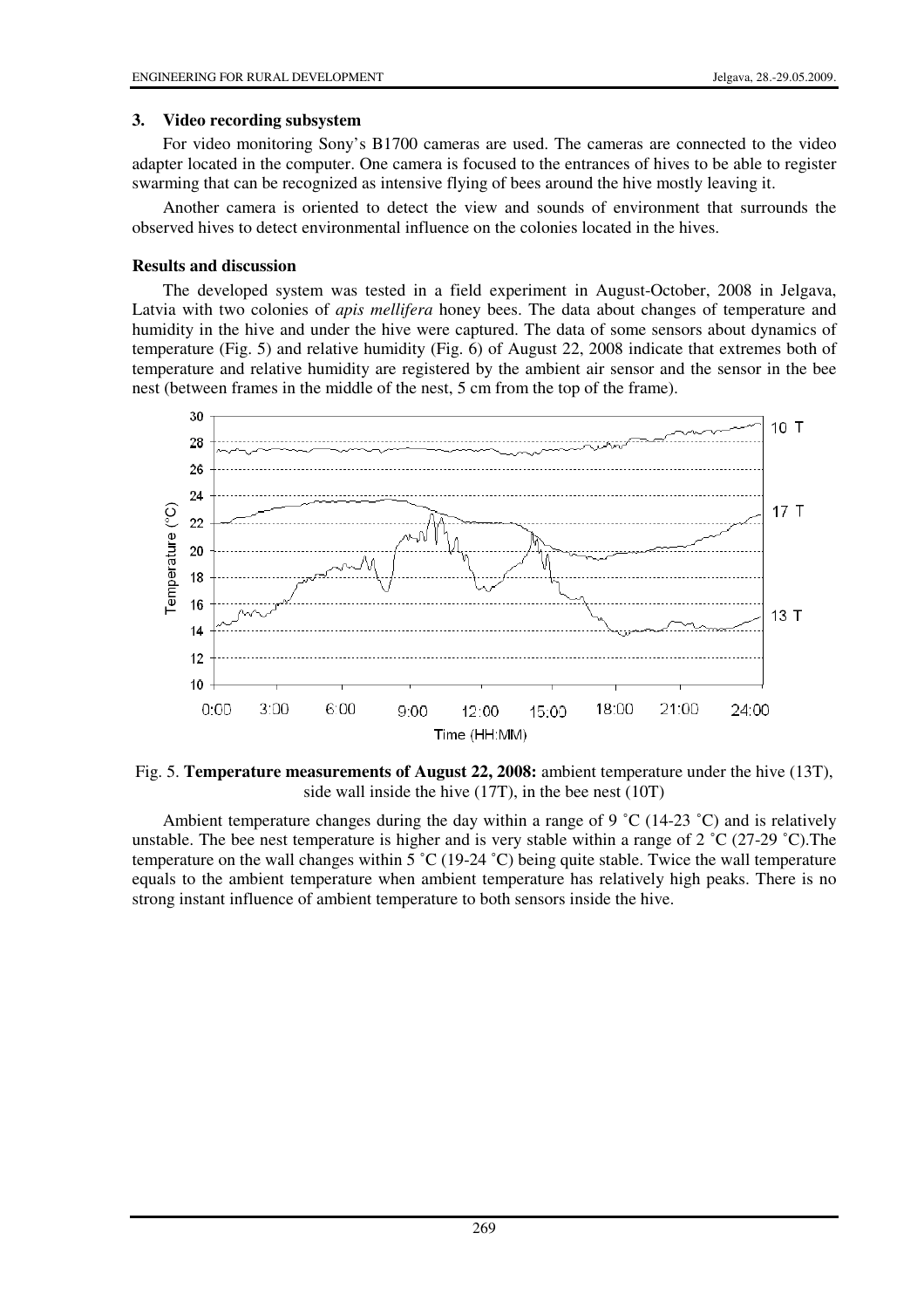

Fig. 6. **Relative humidity measurements of August 22, 2008:** ambient humidity under the hive (13T), side wall inside the hive (17T), in the bee nest (10T)

Ambient relative humidity changes during the day within range of 30  $\%$  (65-95  $\%$ ). The bee nest relative humidity is lower and varies within a range of 17 % (43-60 %). The relative humidity on the wall changes within  $12\%$  (55-67%) being quite stable. Both sensors that are located inside demonstrate low influence of the ambient humidity. Still the "noise" of all sensors seems similar.

Relatively slow speed of changes of temperature and relative humidity in the hive is a good precondition to be able to register changes in the bee colony behaviour before swarming.

The results of the video monitoring demonstrate behaviour of bees over the day, at what time they are more active and how the outside weather influences their activity. Also we can see that, for example, loud noises can influence the activity of the bees and cause climate changes in the hive.

Unfortunately, the observed bee colonies did not swarm during our observations as observations were started after intensive swarming period.

It was found out that bees are not disturbing the readings of humidity sensors by coating their surface with wax or propolis.

# **Conclusions**

- 1. Automatic measurement and monitoring system of microclimate changes in a bee colony and video monitoring of environment are developed using magistral structure of digitalized sensors network.
- 2. Relatively slow speed of changes of temperature and relative humidity in the hive during normal work of the colony is a good precondition to be able to detect swarming-related changes in the bee colony behavior.
- 3. Video recording activation depending on changes of temperature and humidity in the hive allows efficient long-time monitoring of swarming.
- 4. The system is adapted for bee colony observation specifics allowing convenient interpretation of data both working with real time data as well as with historical data stored in the data base.
- 5. Digital outputs of data from sensors are used to reduce data transmitting errors.
- 6. The developed observation system can be used in other similar projects, where it is needed to monitor the climates changes. The system can be easily edited and configured to adapt for particular needs of a project.